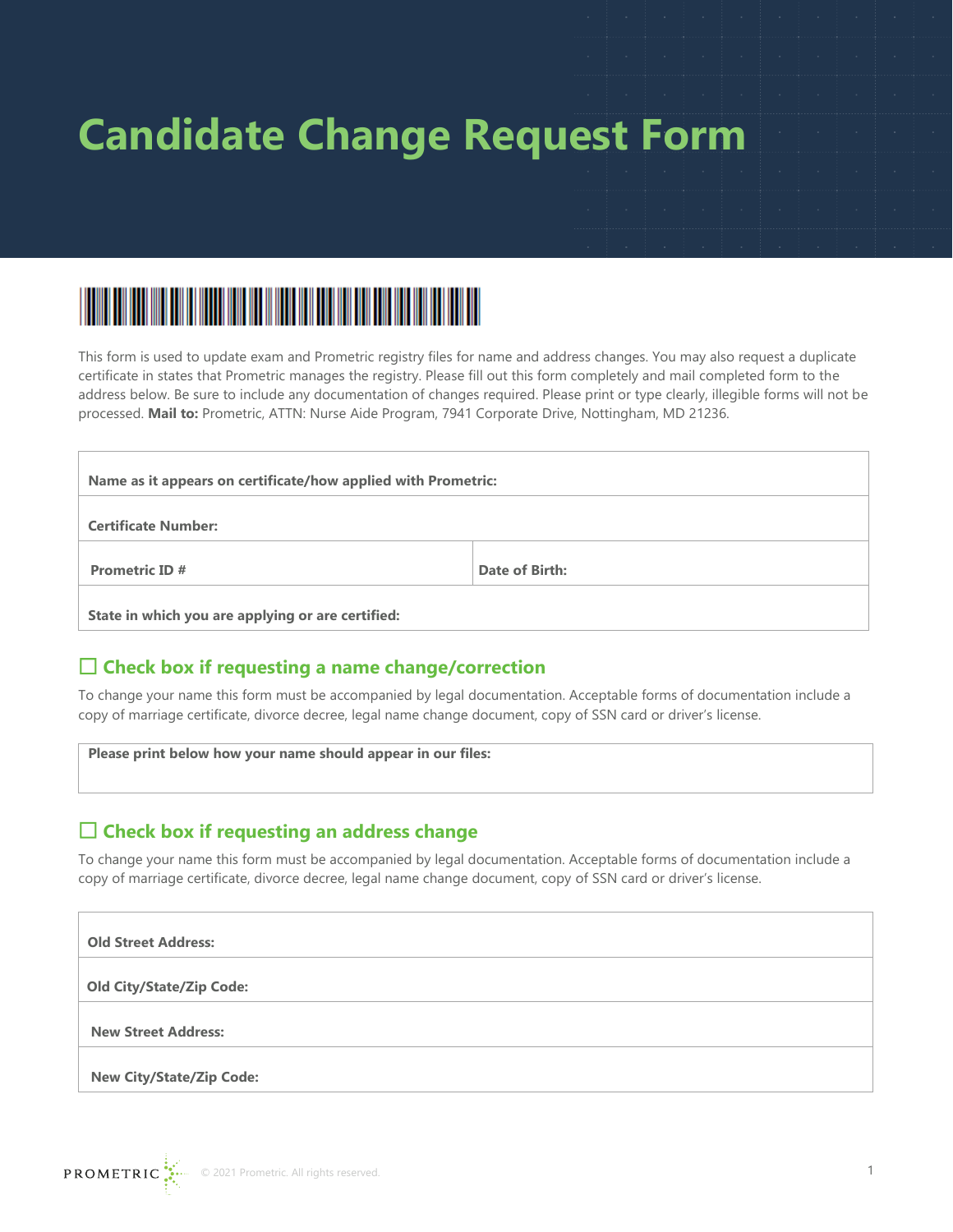|  |  |  |  | 4. 이 사람은 아이들이 아니라 아이들이 아니라 아이들이 아니라 아이들이 아니라 아이들이 아니라 아이들이 아니라 아이들이 아니라 아이들이 아니라 아이들이 아니라 아이들이 아니라 아이들이 아니라 아이   |  |
|--|--|--|--|------------------------------------------------------------------------------------------------------------------|--|
|  |  |  |  | 그는 사람들의 사람들은 사람들의 사람들을 사용하고 있다. 이 사람들은 사람들은 사람들을 하고 있다.                                                          |  |
|  |  |  |  | the contract of the contract of the contract of the contract of the contract of the contract of the contract of  |  |
|  |  |  |  |                                                                                                                  |  |
|  |  |  |  | and the company of the company of the company of the company of the company of the company of the company of the |  |
|  |  |  |  | and the second complete the control of the control of the control of the control of the control of               |  |
|  |  |  |  |                                                                                                                  |  |



## **Check box if you are requesting a duplicate certificate**

Please see restrictions/requirements for your state below. If your state is not listed, Prometric does not provide registry services and cannot supply a duplicate certificate. There is a fee to receive a duplicate certificate. The fee may be paid by certified check, money order or in some states, American Express, MasterCard and Visa. Please complete payment information on the last page.

| State(s)                  | Fee  | Payable by                                                                        |
|---------------------------|------|-----------------------------------------------------------------------------------|
| AR, CT, HI, MI, ID and NM | \$15 | Certified check, Money Order or Credit Card                                       |
| <b>NY</b>                 | \$15 | Only Certified Check or Money Order made<br>payable to: NY Commissioner of Health |
| <b>MA</b>                 | \$20 | Certified check, Money Order or Credit Card                                       |

**By signing and submitting this form I certify all information above is true.**



**Candidature Signature Date**: \_\_\_\_\_\_\_\_\_\_\_\_\_\_\_\_\_\_\_\_\_\_\_\_\_\_\_\_\_\_\_\_\_\_\_\_\_\_\_